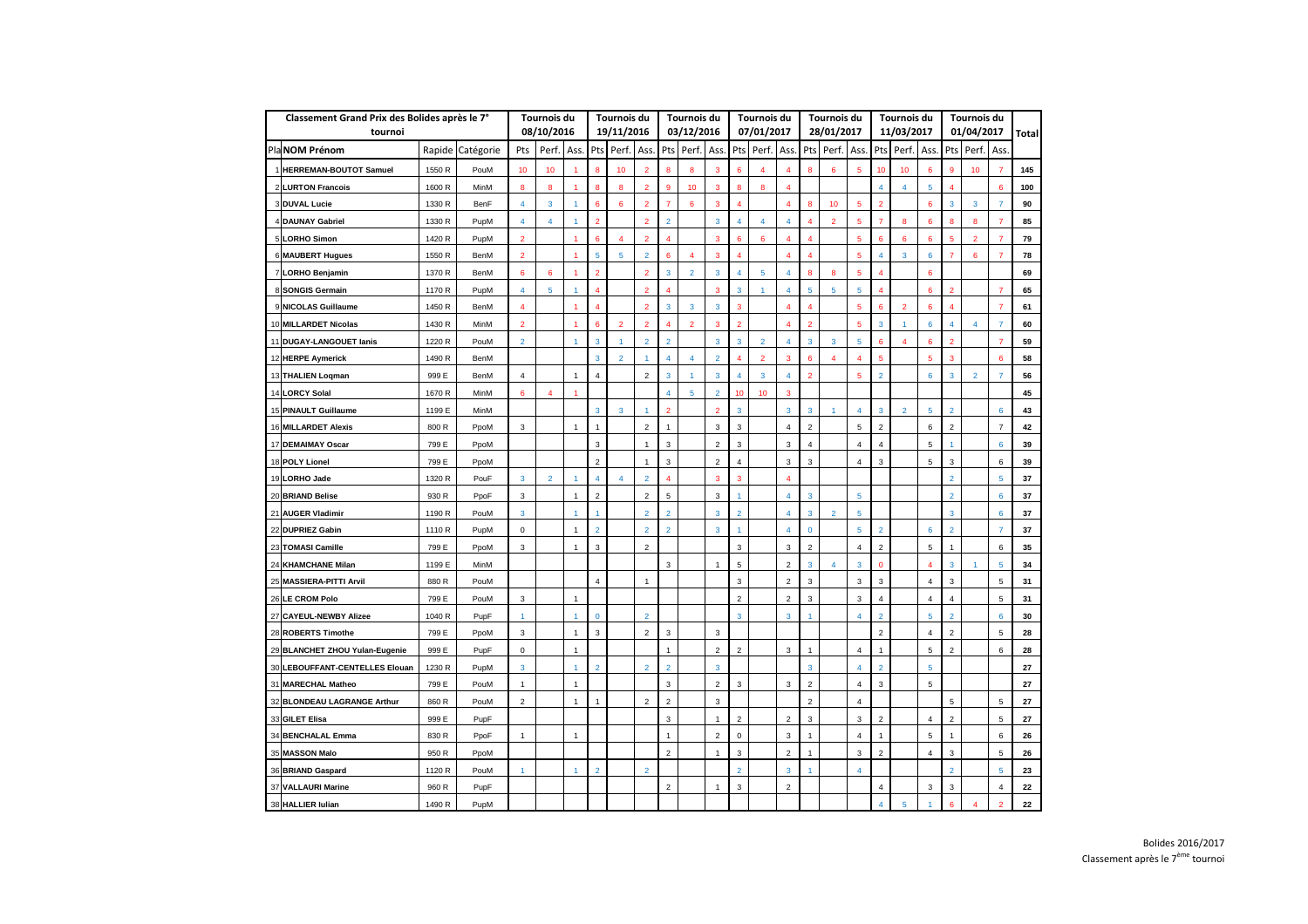| 39 JAGUIN JAPHET Gaspard   | 999 E       | PupM              |                |                |    |                |                |                |                | 3              | $\overline{1}$ | $\overline{2}$      | $\overline{2}$ | $\mathbf{3}$   | 3              | 3              |   | $\overline{4}$ | 21             |
|----------------------------|-------------|-------------------|----------------|----------------|----|----------------|----------------|----------------|----------------|----------------|----------------|---------------------|----------------|----------------|----------------|----------------|---|----------------|----------------|
| 40 GILET Yann              | 799 E       | PouM              |                |                |    | $\overline{2}$ | $\mathbf{1}$   | $\mathbf 0$    | 2              | 0              | 3              |                     | 4              |                |                | $\mathbf 1$    |   | 5              | 19             |
| 41 DEMAIMAY Adrien         | 999 E       | <b>BenM</b>       |                |                |    | 3              | -1             | $\overline{4}$ | $\overline{2}$ |                |                | 4                   | 3              |                |                |                |   |                | 17             |
| 42 MAZIERES Sofiane        | 1460 R      | BenM              | 4              |                |    | 4              | $\overline{2}$ | $\overline{2}$ | 3              |                |                |                     |                |                |                |                |   |                | 16             |
| 43 DAUNAY Jean             | 940 R       | PouM              |                |                |    | 3              | $\mathbf{1}$   |                |                |                |                | 4                   | $\overline{2}$ | 3              | 3              |                |   |                | 16             |
| 44 VINCIGUERRA Mariya      | 799 E       | PpoF              | -1             |                |    |                |                |                |                | 1              | $\overline{2}$ |                     |                | $\overline{2}$ | 3              | $\mathbf{1}$   |   | 4              | 15             |
| 45 DAUNAY Anatole          | 1010 R      | PouM              |                |                |    | 3              | -1             |                |                |                |                | 3                   | $\overline{2}$ | $\overline{2}$ | 3              |                |   |                | 14             |
| 46 KHAMCHANE Sacha         | 999 E       | BenM              |                |                |    |                |                | $\overline{2}$ | -1             |                |                | 3                   | $\overline{2}$ | 3              | 3              |                |   |                | 14             |
| 47 ROBERTS Maia            | 999 E       | PupF              | 5              |                | -1 |                |                |                |                |                |                |                     |                | $\overline{2}$ | $\overline{2}$ |                |   | 3              | 14             |
| 48 VILCOT Francois         | 1199 E      | MinM              |                |                |    |                |                |                |                | 3              | -1             |                     |                | 3              | $\overline{2}$ | $\overline{2}$ |   | 3              | 14             |
| 49 FAHRENBERG Martin       | 1520 R      | MinM              |                |                |    |                |                |                |                |                |                |                     |                |                |                | 5              | 5 |                | 11             |
| 50 ROY-ROSPABE Yael        | 1030 R      | PupM              | $\overline{2}$ |                |    |                |                |                | $\overline{2}$ |                |                |                     |                | $\mathbf 0$    | 3              |                |   |                | 9              |
| 51 COUASNON Anatole        | 1390 R      | PupM              | 4              | $\overline{2}$ |    |                |                |                |                |                |                |                     |                |                |                |                |   |                | 7              |
| 52 GOURISSE MUSCAT Antoine | 799 E       | PpoM              | $\overline{2}$ |                | -1 | $\overline{2}$ | $\overline{2}$ |                |                |                |                |                     |                |                |                |                |   |                | $\overline{7}$ |
| 53 SONGIS Basile           | 999 E       | <b>BenM</b>       |                |                |    | $\overline{2}$ | 1              |                |                | $\overline{2}$ | $\overline{2}$ |                     |                |                |                |                |   |                | $\overline{7}$ |
| 54 PHAM Chi-Minh           | 799 E       | PouM              |                |                |    |                |                |                |                | $\overline{2}$ | -1             |                     |                |                |                | $\overline{2}$ |   | 2              | 7              |
| 55 RODIER Timothe          | 1200 R      | PupM              | $\overline{2}$ |                |    |                |                |                |                |                |                |                     |                |                | $\overline{2}$ |                |   |                | 6              |
| 56 BOULER Gabriel          | 830 R       | PupM              |                |                |    |                |                | 4              | -1             |                |                |                     |                |                |                |                |   |                | 5              |
| 57 MENHOUR Tom             | 1010 R      | PupM              | 3              |                |    |                |                |                |                |                |                |                     |                |                |                |                |   |                | 5              |
| 58 GITTON Gaspard          | 999 E       | PupM              | 3              |                | -1 |                |                |                |                |                |                |                     |                |                |                |                |   |                | 4              |
| 59 RICHARD Louis           | 799 E       | PouM              |                |                |    | 3              | -1             |                |                |                |                |                     |                |                |                |                |   |                | 4              |
| 60 RODIER Tiphanie         | 920 R       | PouF              | 3              |                | -1 |                |                |                |                |                |                |                     |                |                |                |                |   |                | 4              |
| 61 CORDIER-LOUVEL Milo     | 799 E       | PouM              |                |                |    |                |                |                |                |                |                | 3                   | $\mathbf{1}$   |                |                |                |   |                | 4              |
| 62 MATEI Nicolas           | 1060 R      | BenM              |                |                |    |                |                |                |                |                |                |                     |                | 3              |                |                |   |                | 4              |
| 63 LOISON Vincent          | 799 E       | PouM              |                |                |    | $\overline{2}$ | $\mathbf{1}$   |                |                |                |                |                     |                |                |                |                |   |                | 3              |
| 64 MANZONI Camille         | 1150 R      | PouM              |                |                |    |                |                | $\overline{2}$ | $\mathbf{1}$   |                |                |                     |                |                |                |                |   |                | $\mathbf{3}$   |
| 65 MOULET Gregoire         | 1210 R      | PupM              | $\overline{2}$ |                |    |                |                |                |                |                |                |                     |                |                |                |                |   |                | $\mathbf{3}$   |
| 66 SABERIANFAR Kyan        | 1220 R      | BenM              |                |                |    | $\overline{2}$ | $\mathbf{1}$   |                |                |                |                |                     |                |                |                |                |   |                | $\mathbf{3}$   |
| 67 LETENDRE Victor         | 799 E       | PouM              |                |                |    |                |                |                |                | $\overline{2}$ | $\overline{1}$ |                     |                |                |                |                |   |                | $\mathbf{3}$   |
| 68 MANZONI Tom             | 799 E       | PpoM              |                |                |    |                |                | $\mathbf{1}$   | -1             |                |                |                     |                |                |                |                |   |                | $\mathbf{2}$   |
| 69 SIMON Swann             | 799 E       | PpoM              |                |                |    | $\mathbf{1}$   | $\mathbf{1}$   |                |                |                |                |                     |                |                |                |                |   |                | $\mathbf{2}$   |
| 70 MOULET Augustin         | 799 E       | PpoM              |                |                |    |                |                |                |                |                |                |                     |                | $\overline{1}$ | $\mathbf{1}$   |                |   |                | $\mathbf{2}$   |
| 71 LALLE Mael              | 799 E       | PpoM              |                |                |    | $\mathbf 0$    | $\mathbf{1}$   |                |                |                |                |                     |                |                |                |                |   |                | $\mathbf{1}$   |
| 72 LE MERRER Louis         | 999 E       | PupM              |                |                |    |                |                |                |                | 0              | $\overline{1}$ |                     |                |                |                |                |   |                | $\overline{1}$ |
| 73 TROCHEL Noe             | 799 E       | PouM              |                |                |    |                |                |                |                |                |                | $\mathsf{O}\xspace$ | $\mathbf{1}$   |                |                |                |   |                | $\overline{1}$ |
| Pts                        |             | Points de parties |                |                |    |                |                |                |                |                |                |                     |                |                |                |                |   |                |                |
| Perf.                      | Performance |                   |                |                |    |                |                |                |                |                |                |                     |                |                |                |                |   |                |                |

Ass. Assuidité

Classement Pupille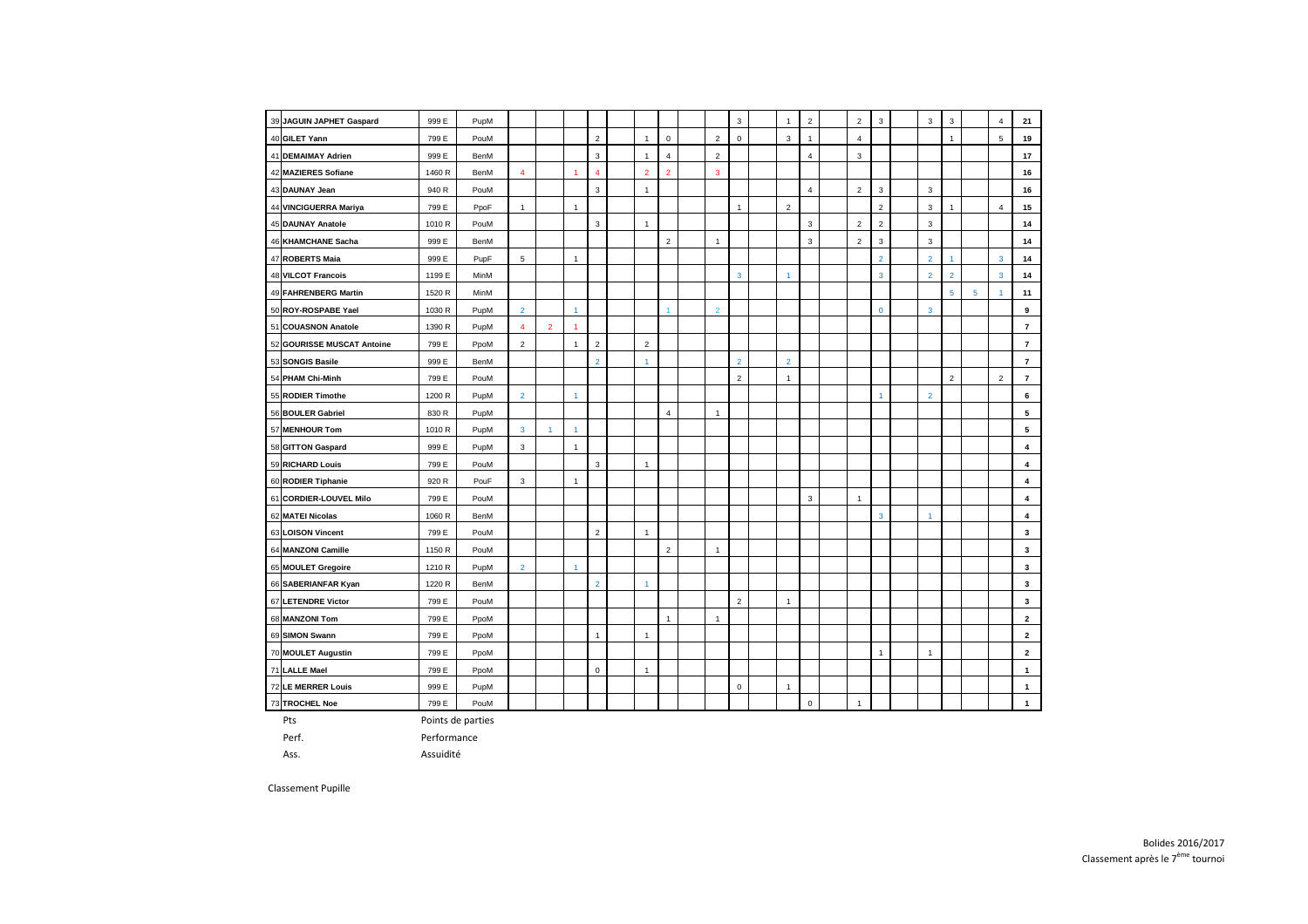| PlaNOM Prénom                 |        | Rapide Catégorie | Pts            | Perf.          | Ass. |                |   |                |                       | Pts   Perf.   Ass.   Pts   Perf. |   |                | Ass. Pts Perf. | Ass.           |                | Pts Perf.      | Ass.           | Pts            | Perf. Ass. |                | Pts            | Perf. Ass. |                       | Total          |
|-------------------------------|--------|------------------|----------------|----------------|------|----------------|---|----------------|-----------------------|----------------------------------|---|----------------|----------------|----------------|----------------|----------------|----------------|----------------|------------|----------------|----------------|------------|-----------------------|----------------|
| 1 DAUNAY Gabriel              | 1330 R | PupM             | 4              | $\overline{4}$ |      | $\overline{2}$ |   | $\overline{2}$ | $\overline{2}$        |                                  | 3 | $\overline{4}$ | 4              | $\overline{4}$ | 4              | $\overline{2}$ | $\sqrt{5}$     | $\overline{7}$ | 8          | 6              | 8              | 8          | $\overline{7}$        | 85             |
| 2LORHO Simon                  | 1420 R | PupM             | $\overline{2}$ |                |      | 6              | 4 | 2              | 4                     |                                  | 3 | 6              | 6              | 4              | 4              |                | 5              | 6              | 6          | 6              | 5              | 2          |                       | 79             |
| 3 SONGIS Germain              | 1170 R | PupM             | 4              | 5              |      | 4              |   | 2              | $\boldsymbol{\Delta}$ |                                  | 3 | 3              |                | 4              | 5              | 5              | 5              | 4              |            | 6              | 2              |            | $\overline{7}$        | 65             |
| 4 DUPRIEZ Gabin               | 1110 R | PupM             | $\mathbf 0$    |                |      | $\overline{2}$ |   | $\overline{2}$ | $\overline{2}$        |                                  | 3 |                |                | $\overline{4}$ | 0              |                | 5              | 2              |            | 6              | $\overline{2}$ |            | $\overline{7}$        | 37             |
| 5 CAYEUL-NEWBY Alizee         | 1040 R | PupF             | -1             |                |      | 0              |   | $\overline{2}$ |                       |                                  |   | 3              |                | 3              |                |                | 4              | 2              |            | 5              | 2              |            | 6                     | 30             |
| 6 BLANCHET ZHOU Yulan-Eugenie | 999 E  | PupF             | $\mathbf{0}$   |                |      |                |   |                |                       |                                  | 2 | $\overline{2}$ |                | 3              |                |                | 4              | $\overline{1}$ |            | 5              | 2              |            | 6                     | 28             |
| 7 LEBOUFFANT-CENTELLES Elouan | 1230 R | PupM             | 3              |                |      | $\overline{2}$ |   | 2              | $\overline{2}$        |                                  | 3 |                |                |                | 3              |                | 4              | 2              |            | 5              |                |            |                       | 27             |
| 8 GILET Elisa                 | 999 E  | PupF             |                |                |      |                |   |                | 3                     |                                  |   | $\overline{2}$ |                | $\overline{2}$ | 3              |                | 3              | $\overline{2}$ |            | 4              | $\overline{2}$ |            | 5                     | 27             |
| 9 VALLAURI Marine             | 960 R  | PupF             |                |                |      |                |   |                | $\overline{2}$        |                                  |   | 3              |                | $\overline{2}$ |                |                |                | $\overline{4}$ |            | 3              | 3              |            | 4                     | 22             |
| 10 HALLIER Iulian             | 1490 R | PupM             |                |                |      |                |   |                |                       |                                  |   |                |                |                |                |                |                | 4              | 5          |                | 6              | 4          | $\overline{2}$        | 22             |
| 11 JAGUIN JAPHET Gaspard      | 999 E  | PupM             |                |                |      |                |   |                |                       |                                  |   | 3              |                | $\overline{1}$ | $\overline{2}$ |                | $\overline{2}$ | 3              |            | 3              | 3              |            | $\boldsymbol{\Delta}$ | 21             |
| 12 ROBERTS Maia               | 999 E  | PupF             | 5              |                |      |                |   |                |                       |                                  |   |                |                |                |                |                |                | 2              |            | $\overline{2}$ |                |            | 3                     | 14             |
| 13 ROY-ROSPABE Yael           | 1030 R | PupM             | $\overline{2}$ |                |      |                |   |                |                       |                                  | 2 |                |                |                |                |                |                | 0              |            | 3              |                |            |                       | 9              |
| 14 COUASNON Anatole           | 1390 R | PupM             | 4              | $\overline{2}$ |      |                |   |                |                       |                                  |   |                |                |                |                |                |                |                |            |                |                |            |                       | $\overline{7}$ |
| 15 RODIER Timothe             | 1200 R | PupM             | $\overline{2}$ |                |      |                |   |                |                       |                                  |   |                |                |                |                |                |                |                |            | $\overline{2}$ |                |            |                       | 6              |
| 16 BOULER Gabriel             | 830 R  | PupM             |                |                |      |                |   |                | 4                     |                                  |   |                |                |                |                |                |                |                |            |                |                |            |                       | 5              |
| 17 MENHOUR Tom                | 1010 R | PupM             | 3              | - 1            |      |                |   |                |                       |                                  |   |                |                |                |                |                |                |                |            |                |                |            |                       | 5              |
| 18 GITTON Gaspard             | 999 E  | PupM             | 3              |                |      |                |   |                |                       |                                  |   |                |                |                |                |                |                |                |            |                |                |            |                       | 4              |
| 19 MOULET Gregoire            | 1210 R | PupM             | $\overline{2}$ |                |      |                |   |                |                       |                                  |   |                |                |                |                |                |                |                |            |                |                |            |                       | $\mathbf{3}$   |
| 20 LE MERRER Louis            | 999 E  | PupM             |                |                |      |                |   |                |                       |                                  |   | $\Omega$       |                | -1             |                |                |                |                |            |                |                |            |                       |                |

| <b>Classement Poussin</b>         |        |                  |                |    |                |    |                          |                |                                                 |   |                |                |                |                |                                    |   |                |                       |   |                |    |                |                      |
|-----------------------------------|--------|------------------|----------------|----|----------------|----|--------------------------|----------------|-------------------------------------------------|---|----------------|----------------|----------------|----------------|------------------------------------|---|----------------|-----------------------|---|----------------|----|----------------|----------------------|
| Pla NOM Prénom                    |        | Rapide Catégorie | Pts            |    |                |    |                          |                | Perf.   Ass.   Pts   Perf.   Ass.   Pts   Perf. |   |                |                |                |                | Ass. Pts Perf. Ass. Pts Perf. Ass. |   | Pts            | Perf. Ass.            |   |                |    |                | Pts Perf. Ass. Total |
| 1 <b>HERREMAN-BOUTOT Samuel</b>   | 1550 R | PouM             | 10             | 10 | 8              | 10 | 2                        | 8              | 8                                               | 3 | 6              | 4              | 4              | 8              | 6                                  | 5 | 10             | 10                    | 6 | 9              | 10 |                | 145                  |
| 2 DUGAY-LANGOUET Ianis            | 1220 R | PouM             | 2              |    | 3              |    | 2                        | 2              |                                                 | 3 | 3              | $\overline{2}$ | 4              | 3              | 3                                  | 5 | 6              | $\boldsymbol{\Delta}$ | 6 | $\overline{2}$ |    | $\overline{7}$ | 59                   |
| 3 LORHO Jade                      | 1320 R | PouF             | 3              | 2  | $\overline{4}$ | 4  | 2                        |                |                                                 | 3 | 3              |                | 4              |                |                                    |   |                |                       |   | $\overline{2}$ |    | 5              | 37                   |
| 4 AUGER Vladimir                  | 1190 R | PouM             | 3              |    |                |    | 2                        | $\overline{2}$ |                                                 | 3 | $\overline{2}$ |                | $\overline{4}$ | 3              | 2                                  | 5 |                |                       |   | 3              |    | 6              | 37                   |
| 5 MASSIERA-PITTI Arvil            | 880 R  | PouM             |                |    | $\overline{4}$ |    |                          |                |                                                 |   | 3              |                | $\overline{2}$ | 3              |                                    | 3 | 3              |                       |   | 3              |    | 5              | 31                   |
| 6LE CROM Polo                     | 799 E  | PouM             | 3              |    |                |    |                          |                |                                                 |   | $\overline{2}$ |                | $\overline{2}$ | 3              |                                    | 3 | $\overline{4}$ |                       |   | 4              |    | 5              | 31                   |
| 7 MARECHAL Matheo                 | 799 E  | PouM             |                |    |                |    |                          | 3              |                                                 | 2 | 3              |                | 3              | $\overline{2}$ |                                    | 4 | 3              |                       | 5 |                |    |                | 27                   |
| <b>8 BLONDEAU LAGRANGE Arthur</b> | 860 R  | PouM             | $\overline{2}$ |    |                |    | 2                        | 2              |                                                 | 3 |                |                |                | $\overline{2}$ |                                    | 4 |                |                       |   | 5              |    | 5              | 27                   |
| 9 BRIAND Gaspard                  | 1120 R | PouM             |                |    | $\overline{2}$ |    | 2                        |                |                                                 |   | $\overline{2}$ |                | 3              |                |                                    | 4 |                |                       |   | $\overline{2}$ |    | 5              | 23                   |
| 10 GILET Yann                     | 799 E  | PouM             |                |    | $\overline{2}$ |    | $\overline{ }$           | 0              |                                                 | 2 | 0              |                | 3              |                |                                    | 4 |                |                       |   | $\mathbf{1}$   |    | 5              | 19                   |
| 11 DAUNAY Jean                    | 940 R  | PouM             |                |    | 3              |    |                          |                |                                                 |   |                |                |                | $\overline{4}$ |                                    | 2 | 3              |                       | 3 |                |    |                | 16                   |
| 12 DAUNAY Anatole                 | 1010 R | PouM             |                |    | 3              |    | $\overline{\phantom{a}}$ |                |                                                 |   |                |                |                | 3              |                                    | 2 | 2              |                       | 3 |                |    |                | 14                   |
| 13 PHAM Chi-Minh                  | 799 E  | PouM             |                |    |                |    |                          |                |                                                 |   | 2              |                |                |                |                                    |   |                |                       |   | 2              |    | 2              | $\overline{7}$       |
| <b>14 RICHARD Louis</b>           | 799 E  | PouM             |                |    | 3              |    | $\overline{\phantom{a}}$ |                |                                                 |   |                |                |                |                |                                    |   |                |                       |   |                |    |                | 4                    |
| 15 RODIER Tiphanie                | 920 R  | PouF             | 3              |    |                |    |                          |                |                                                 |   |                |                |                |                |                                    |   |                |                       |   |                |    |                | 4                    |
| 16 CORDIER-LOUVEL Milo            | 799 E  | PouM             |                |    |                |    |                          |                |                                                 |   |                |                |                | 3              |                                    |   |                |                       |   |                |    |                | 4                    |